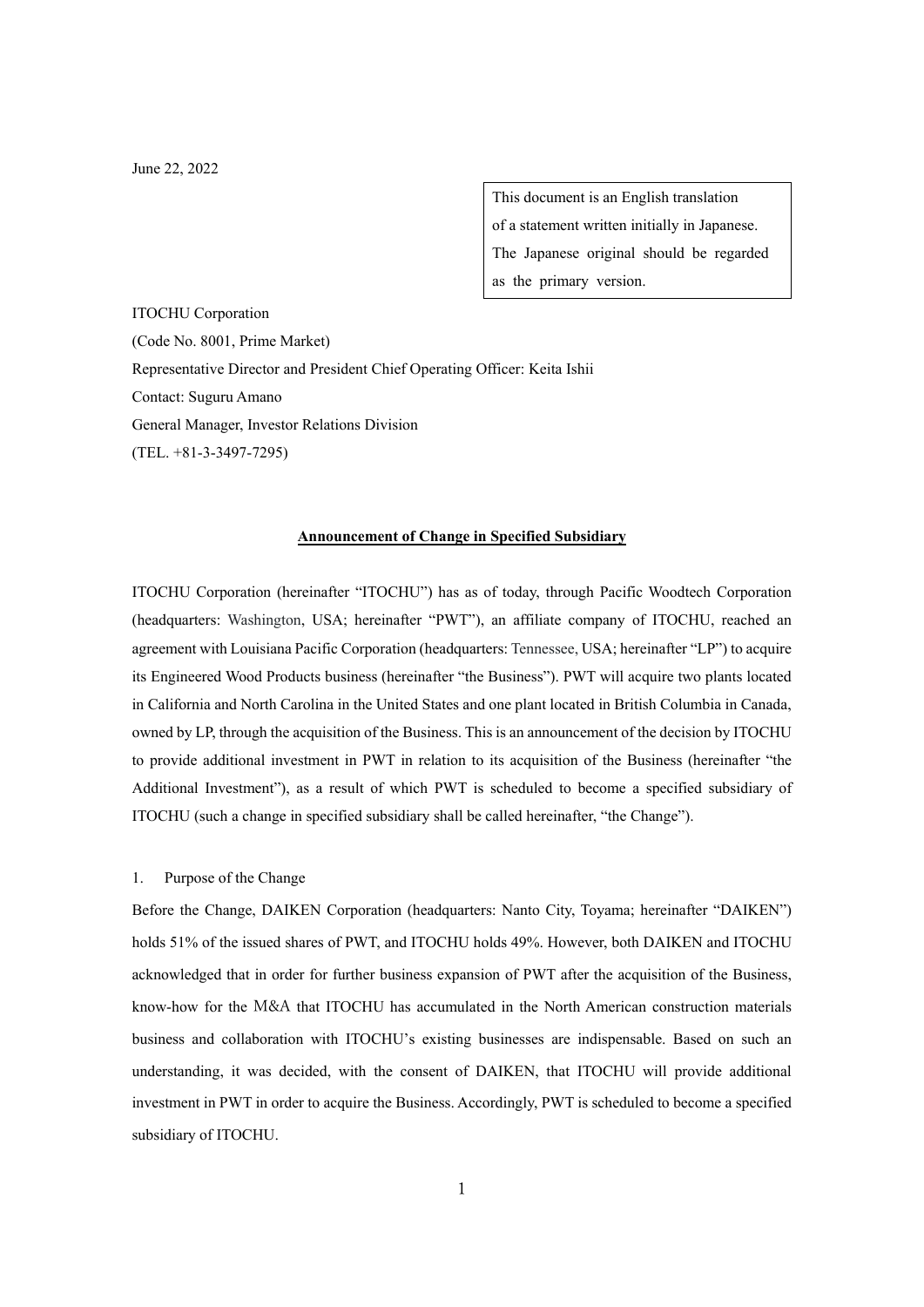# 2. Overview of PWT

| (1) | Name                     | Pacific Woodtech Corporation                                      |                                                                                                                         |                  |                                     |  |
|-----|--------------------------|-------------------------------------------------------------------|-------------------------------------------------------------------------------------------------------------------------|------------------|-------------------------------------|--|
| (2) | Head office              | 1850 Park Lane, Burlington, Washington, 98233 U.S.A.              |                                                                                                                         |                  |                                     |  |
| (3) | Representative           | Director, President & CEO: James J. Enright                       |                                                                                                                         |                  |                                     |  |
| (4) | Principal business       | Manufacture and sale of residential structural materials          |                                                                                                                         |                  |                                     |  |
|     |                          | LVL and I-Joist                                                   |                                                                                                                         |                  |                                     |  |
| (5) | Capital                  | (Before the Change):                                              |                                                                                                                         |                  |                                     |  |
|     |                          | USD 26,000 thousand (approximately JPY 3 billion)                 |                                                                                                                         |                  |                                     |  |
|     |                          | (After the Change)                                                |                                                                                                                         |                  |                                     |  |
|     |                          | USD 203,765 thousand (approximately JPY 27.5 billion) (Note $1$ ) |                                                                                                                         |                  |                                     |  |
| (6) | Date of<br>establishment | January 7, 1998                                                   |                                                                                                                         |                  |                                     |  |
| (7) | Fiscal year-end          | March                                                             |                                                                                                                         |                  |                                     |  |
|     |                          | (Before the Change)                                               |                                                                                                                         |                  |                                     |  |
|     |                          | ITOCHU Corporation:<br>49%                                        |                                                                                                                         |                  |                                     |  |
|     |                          | DAIKEN CO., LTD.:<br>51%                                          |                                                                                                                         |                  |                                     |  |
| (8) | Ownership                | (After the Change)                                                |                                                                                                                         |                  |                                     |  |
|     |                          | ITOCHU Corporation:<br>75%                                        |                                                                                                                         |                  |                                     |  |
|     |                          | DAIKEN CO., LTD.:<br>25%                                          |                                                                                                                         |                  |                                     |  |
| (9) | Relationship with ITOCHU |                                                                   |                                                                                                                         |                  |                                     |  |
|     |                          | Capital                                                           | As specified in (8) above, ITOCHU will own 75% of the issued shares<br>of PWT as a result of the Additional Investment. |                  |                                     |  |
|     |                          | Personnel                                                         | Two employees of ITOCHU also concurrently serve as directors of<br>PWT.                                                 |                  |                                     |  |
|     | Transactions             |                                                                   | There are no transactions between ITOCHU and PWT.                                                                       |                  |                                     |  |
|     |                          |                                                                   | (10) Financial Conditions and Operating Results for the Last Three Years                                                |                  | (Units: USD thousands(JPY million)) |  |
|     |                          | <b>Accounting Period</b>                                          | FY ended                                                                                                                | FY ended         | FY ended                            |  |
|     |                          | (Consolidated)                                                    | March 2020                                                                                                              | March 2021       | March 2022                          |  |
|     |                          | Total equity                                                      | 41,859 (4,555)                                                                                                          | 43,443 (4,810)   | 84,828 (10,382)                     |  |
|     |                          | <b>Total Assets</b>                                               | 102,976 (11,207)                                                                                                        | 110,719 (12,258) | 127, 223 (15, 571)                  |  |
|     |                          | Equity per share                                                  | 129(14)                                                                                                                 | 134(15)          | 261 (32)                            |  |
|     |                          | (Units: USD1                                                      |                                                                                                                         |                  |                                     |  |
|     |                          | (JPY thousands))                                                  |                                                                                                                         |                  |                                     |  |